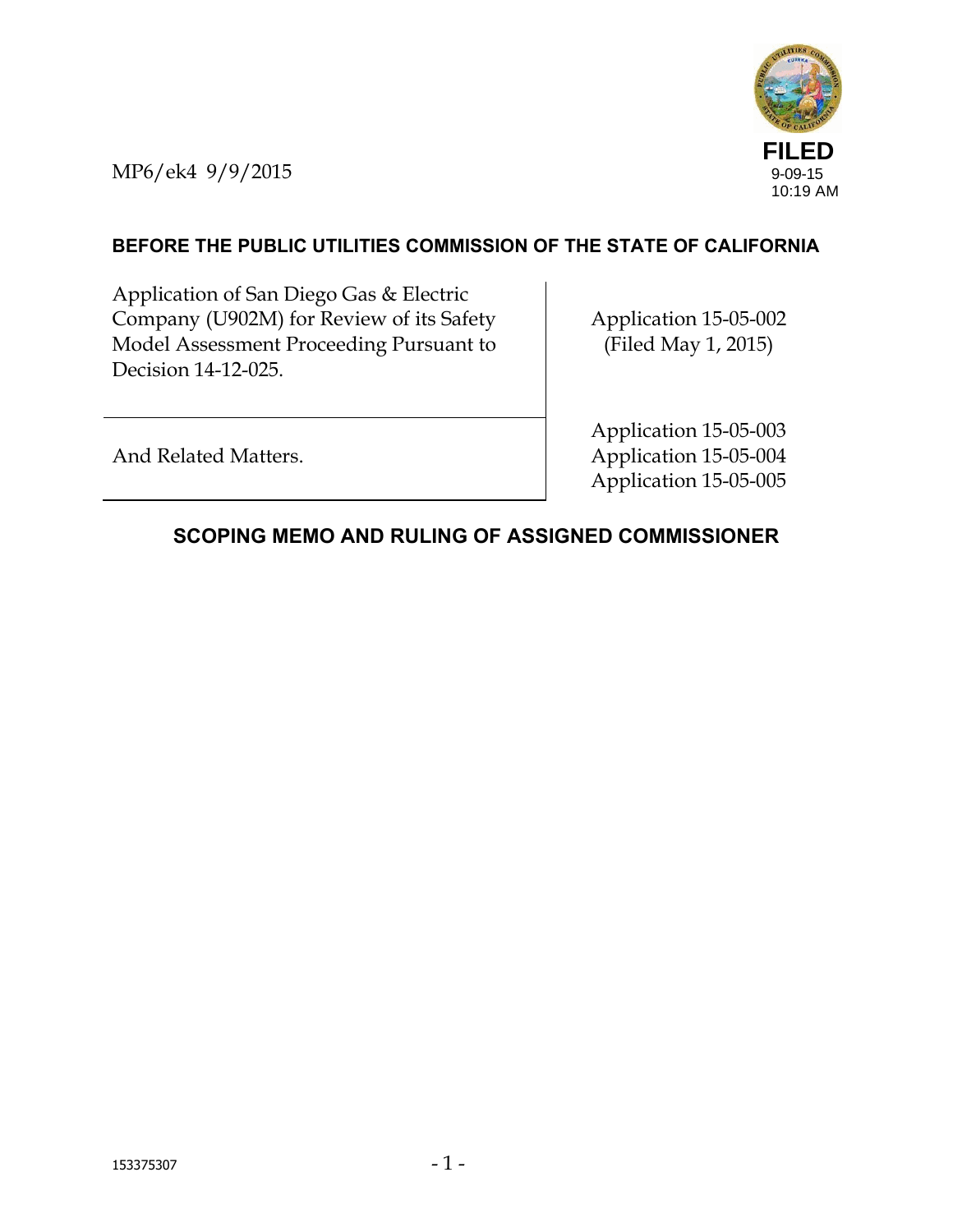# **Table of Contents**

# Title

# Page

|    | SCOPING MEMO AND RULING OF ASSIGNED COMMISSIONER  1 |  |  |
|----|-----------------------------------------------------|--|--|
|    |                                                     |  |  |
|    |                                                     |  |  |
|    |                                                     |  |  |
|    |                                                     |  |  |
| 4. |                                                     |  |  |
|    |                                                     |  |  |
| 6. |                                                     |  |  |
|    |                                                     |  |  |
|    |                                                     |  |  |
|    |                                                     |  |  |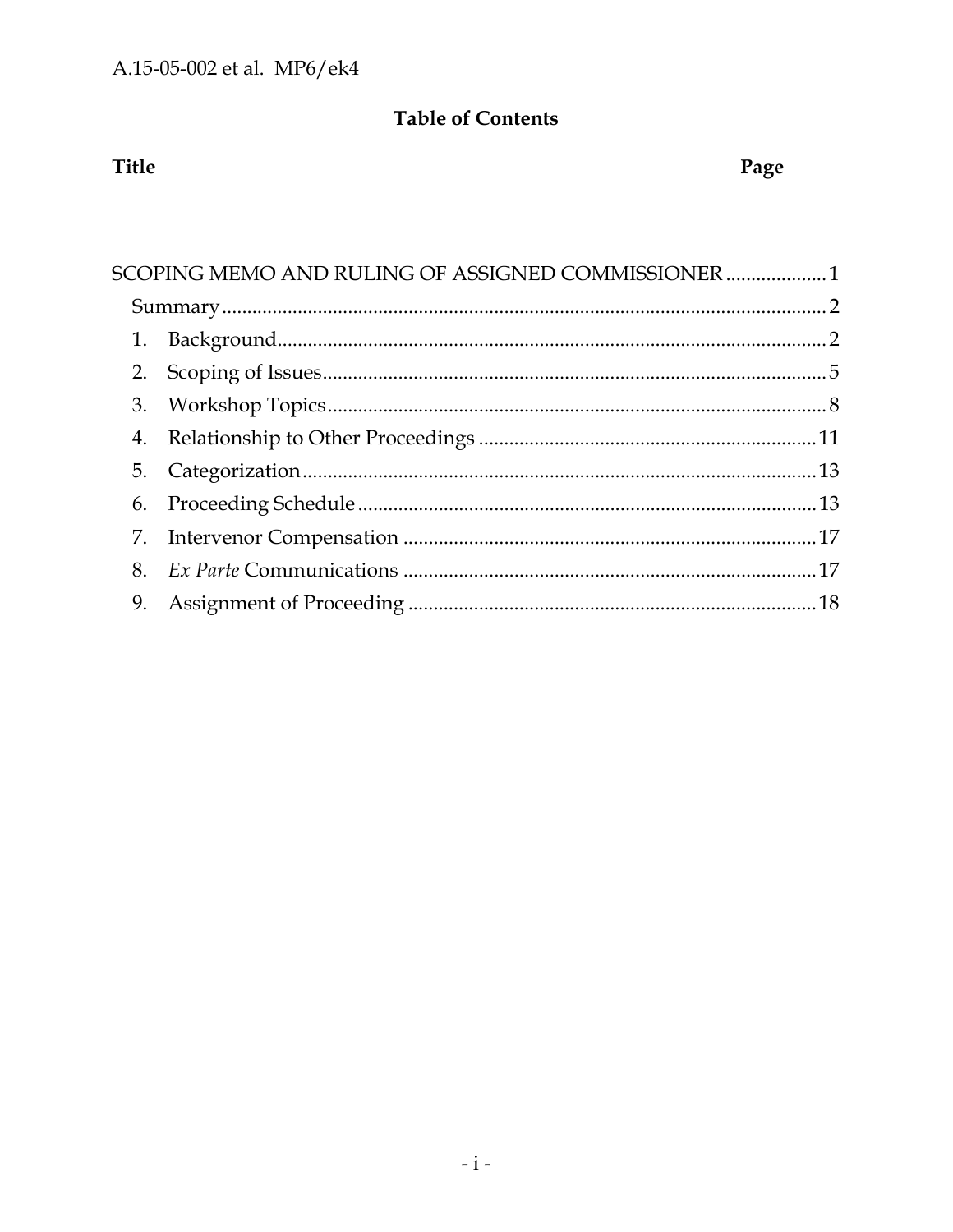#### **SCOPING MEMO AND RULING OF ASSIGNED COMMISSIONER**

#### **Summary**

Pursuant to Rule 7.3 of the Commission's Rules of Practice and Procedure (Rules),1 this Scoping Memo and Ruling sets forth the procedural schedule, assigns the presiding officer, and addresses the scope of this proceeding and other procedural matters following the Prehearing Conference held on July 27, 2015.

#### **1. Background**

 $\overline{a}$ 

On November 14, 2013, the Commission opened Rulemaking (R.) 13-11-006 *Order Instituting Rulemaking to Develop a Risk-Based Decision-Making Framework to Evaluate Safety and Reliability Improvements and Revise the Rate Case Plan for Energy Utilities (the Risk OIR)*. The purpose of this rulemaking was to incorporate a risk-based decision-making framework into the Rate Case Plan (RCP) for the energy utilities' General Rate Cases (GRCs).2 The RCP guides the utility on the type of the information that is presented, and the procedural schedule to be followed, for addressing their revenue requests in their GRCs. In response to the Risk OIR, and as a result of Senate Bill (SB) 705,<sup>3</sup> and its emphasis on making natural gas safety a top priority of this Commission, the

<sup>1</sup> All references to rules are to the Commission's Rules, which are available on the Commission's website at http://docs.cpuc.ca.gov/WORD\_PDF/RULES\_PRAC\_PROC/136861.pdf.

<sup>2</sup> In addition, this would apply to jurisdictional gas corporations' Gas Transmission and Storage (GT&S) rate cases.

<sup>3</sup> SB 705 was codified into the Pub. Util. Code §§ 961 and 963 in Chapter 522 of the Statutes of 2011.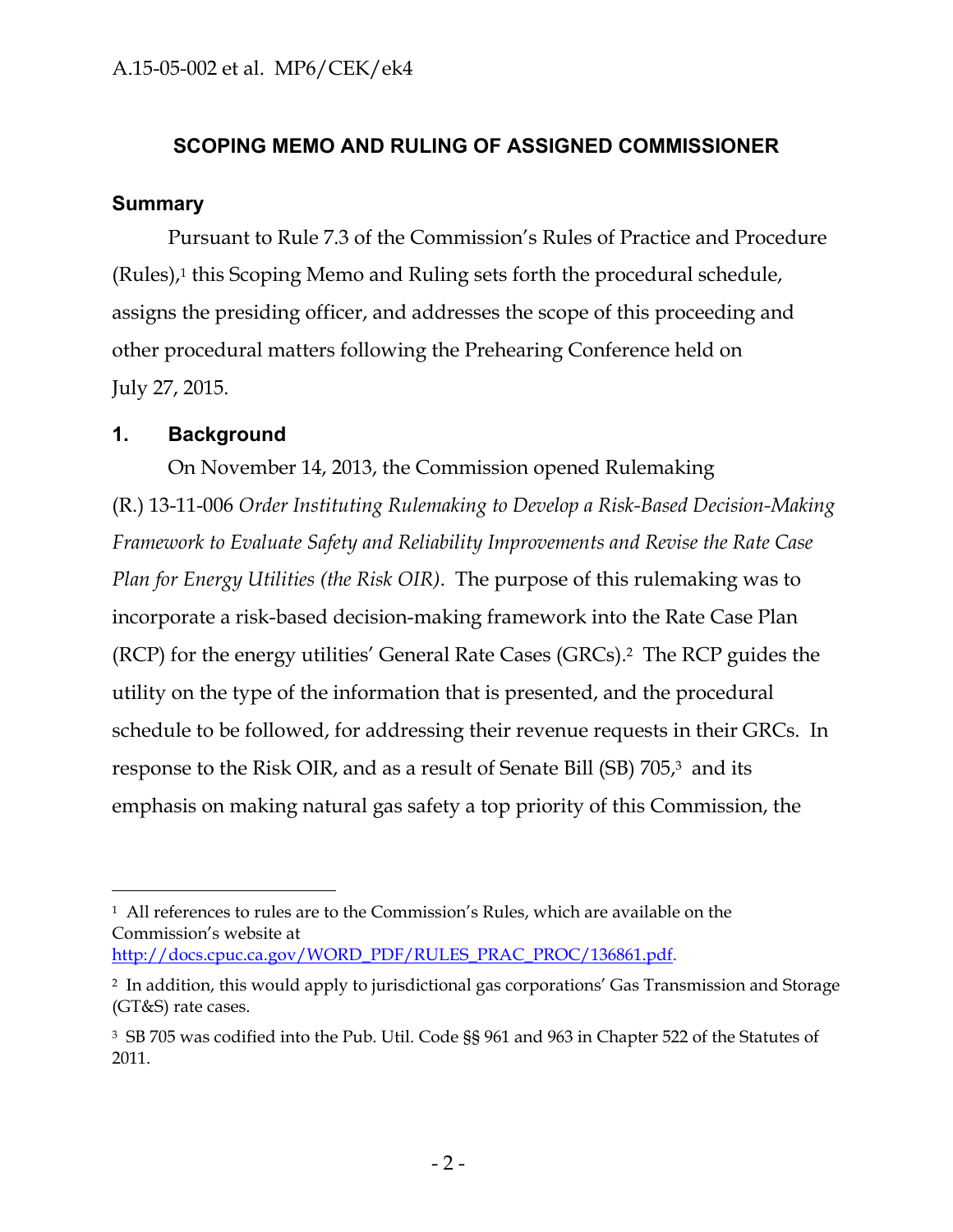$\overline{a}$ 

existing RCP was modified in Decision (D.) 14-12-0254 to incorporate a risk-based decision making framework into the GRCs for the large energy utilities. Such a framework and associated parameters assists the utilities, interested parties, and the Commission, in evaluating how energy utilities assess their safety risk, and to manage, mitigate, and minimize such risks.

For the large energy utilities, this will take place through two new procedures, which feed into GRC applications in which utilities request funding for such safety-related activities: 1) May 1, 2015 filing of a Safety Model Assessment Proceeding (S-MAP) by each of the large utilities, which were consolidated on June 19, 2015 and is the subject of this proceeding; and 2) a subsequent Risk Assessment Mitigation Phase (RAMP) filing for the upcoming GRC wherein the large energy utility files its RAMP in the S-MAP approved report format describing how it plans to assess its risks, and to mitigate and minimize such risks. The RAMP submission, as clarified and modified in the RAMP proceeding, will then be incorporated into the large energy utility's GRC filing. In addition, the large energy utilities are required to file annual reports following the GRC decisions.

According to D.14-12-025, the twin purposes of S-MAP are to: 1) allow parties to understand the models the utilities propose to use to prioritize programs/projects intended to mitigate risks; and 2) allow the Commission to establish standards and requirements for those models. Following the format that the Commission used to establish Long Term Procurement Plans (LTPP) proceedings, the idea is for each successive S-MAP to become more

<sup>4</sup> *See* "Decision Incorporating a Risk-Based Decision-Making Framework into the Rate Case Plan and Modifying Appendix A of Decision 07-07-004" issued December 9, 2014.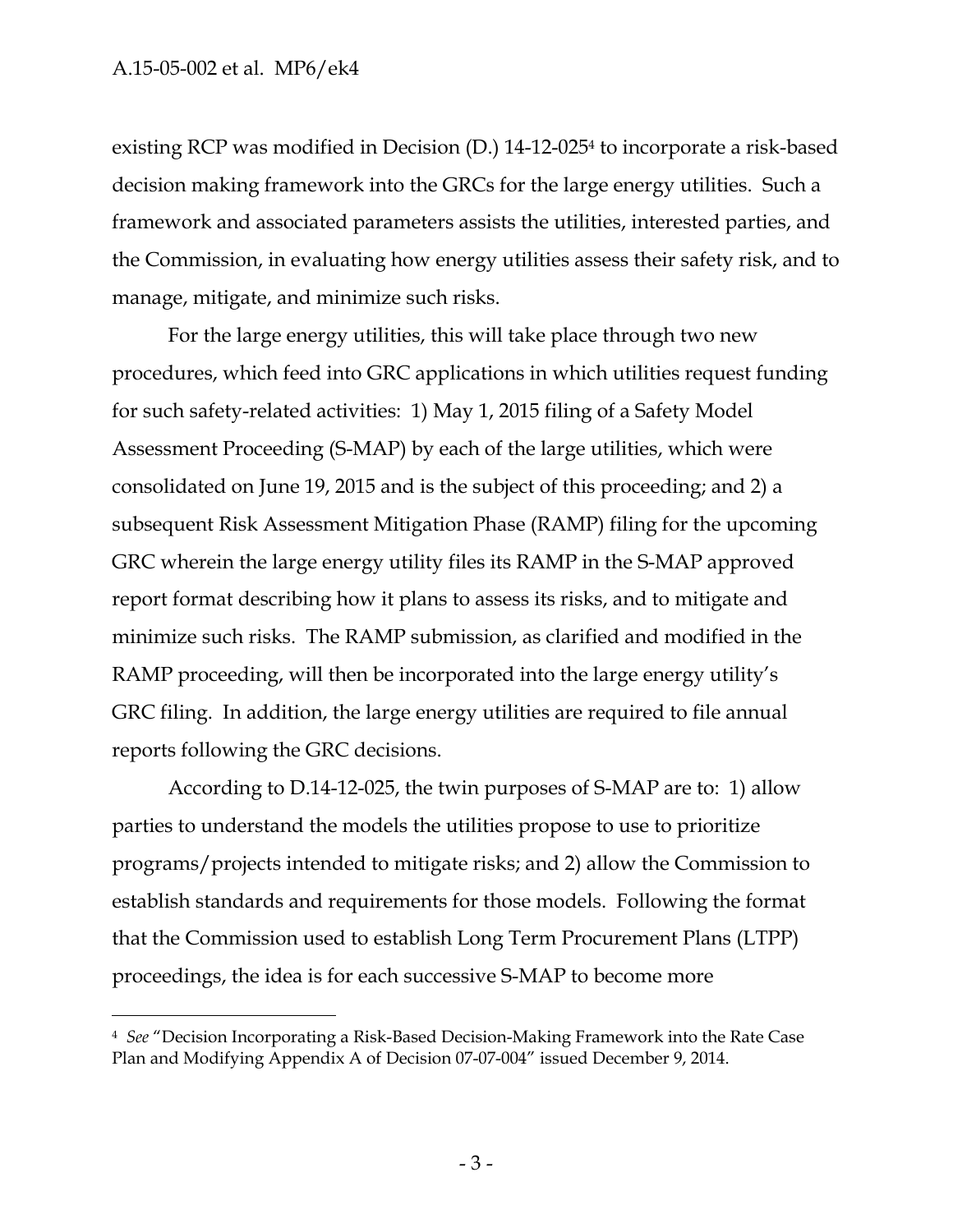sophisticated, be able to respond to changing circumstances, and be able to build on its predecessor S-MAP to tackle increasingly difficult issues.

Based on the directives in D.14-12-025, the S-MAP is expected to accomplish several objectives:5

- Undertake a comprehensive analysis of each utility's risk-based decision making approach;
- Compare the different approaches that each energy utility may use;
- Detect whether there are common elements among the approaches and models that they use; and
- Assess whether elements of one utility can be adapted for use by the other utilities.

On June 19, 2015, the Administrative Law Judge (ALJ) issued a ruling consolidating the four utility applications, providing a notice of Prehearing Conference (PHC) and workshop, and soliciting pre-PHC statements.

At the PHC on July 27, 2015, parties requested the opportunity to file post-PHC comments following a discussion of scope and schedule at the PHC. On August 10, 2015, "joint" party comments were timely filed by: 1) Pacific Gas and Electric Company (PG&E) and Southern California Edison Company (SCE); 2) San Diego Gas & Electric Company (SDG&E) and Southern California Gas Company (SoCalGas); 3) Indicated Shippers and the Energy Producers and Users Coalition; 4) The Utility Reform Network and Mussey Grade Road Alliance; and 5) The Utility Consumers' Action Network.

<sup>5</sup> D.14-12-025 at 27.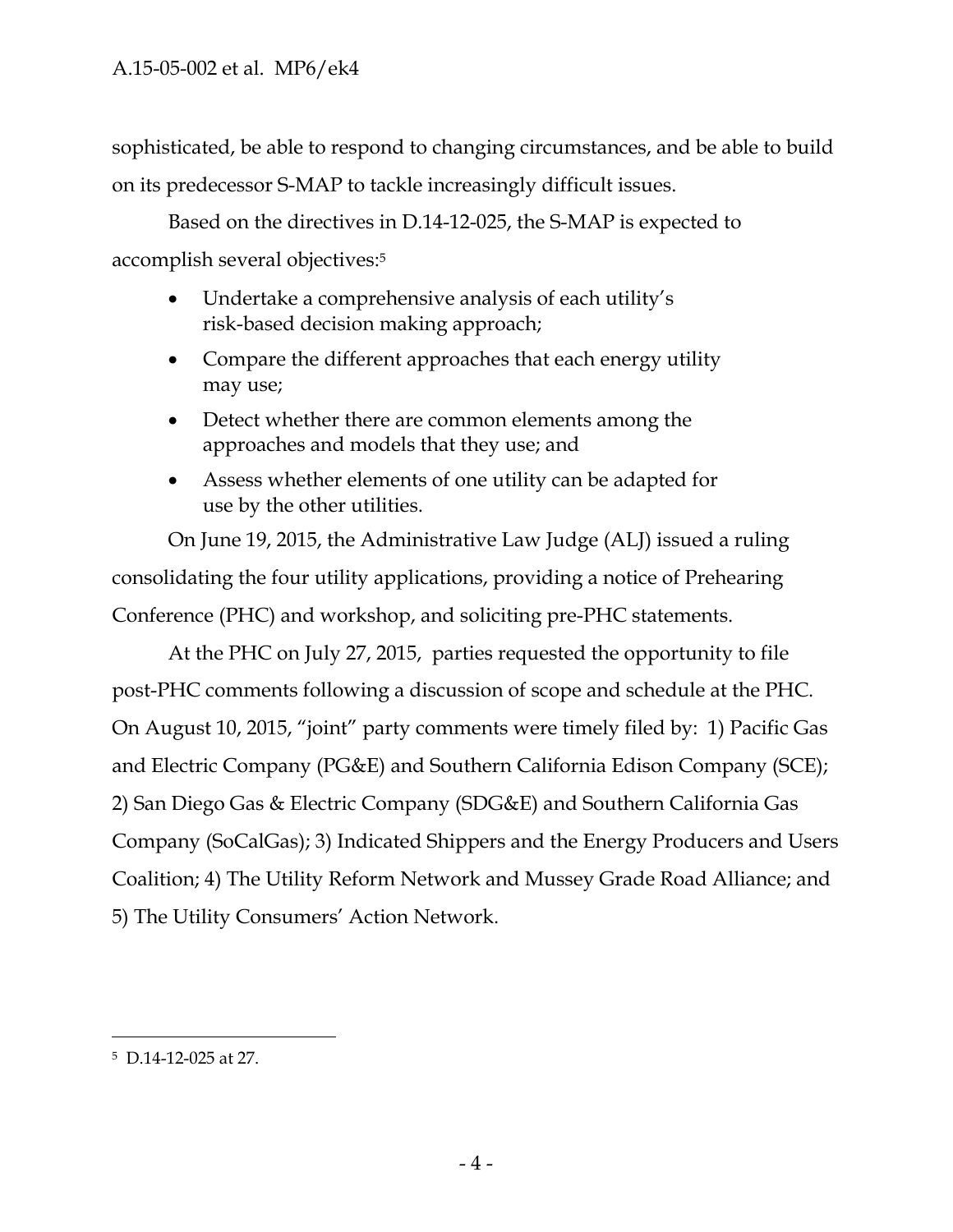## **2. Scoping of Issues**

Interested parties were provided an opportunity to provide input on the proceeding at the PHC and through post-PHC comments. After considering comments filed in response to a preliminary draft of scoping questions, the first S-MAP shall address the following issues organized by general topic:

## **First S-MAP: Policies and Guidelines**

### **A. Promote Understanding**

- 1) Provide Commission staff and parties an opportunity to analyze and understand the various models that energy utilities will use to prioritize safety in their GRC proceedings.
- 2) What are the common and different elements among the models, methodologies, and approaches that utilities use in their risk-based decision making?

## **B. Provide a Common Set of Definitions**

3) What direction can and should be provided to the utilities regarding use of a common lexicon, or list, or related terms and conditions?

### **C. Assess Common Standards**

- 4) What standards or elements should the Commission require to be uniform or common among all the utilities' models?
	- a. How detailed should these standards and requirements be?
	- b. Should investor-owned utilities subscribe to a certain body of risk-related standards, including Independent System Operator (ISO) 31000 and ISO 55001, asset management North American Electric Reliability Corporation (NERC) bulk electric system, among others?

### **D. Improve Risk-Informed Decision-Making**

5) Do the utilities' approaches and models adequately prioritize safety risk; if not, how can they be improved?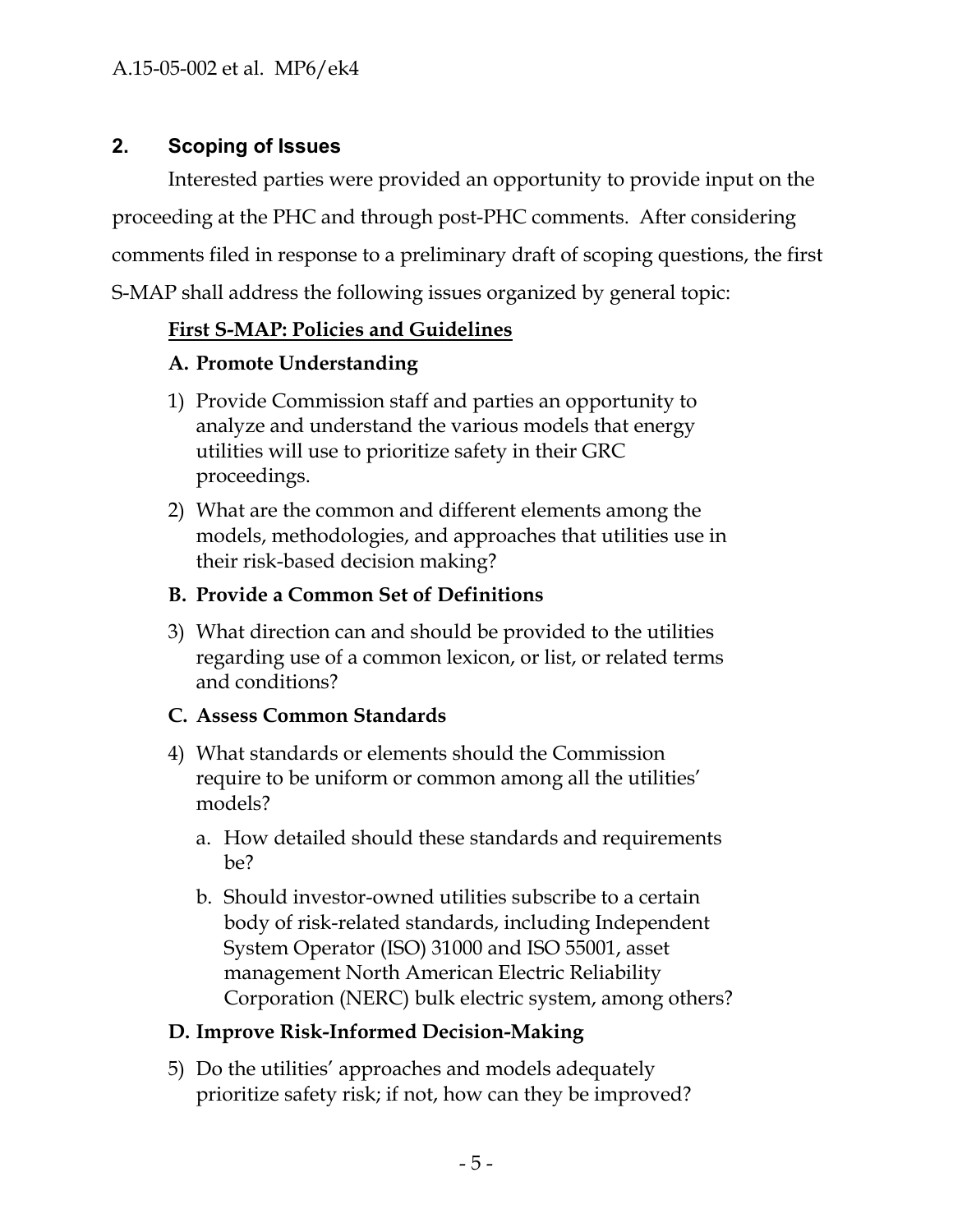- 6) Do the utilities' models and approaches adequately prioritize risk mitigation measures based on cost-effectiveness; if not, how can they be improved?
- 7) Are Utilities' Executive and Senior Management sufficiently engaged in the Risk Management process? To what extent do Executive and Senior Management participate in the Risk Assessment and prioritization process, and in determining mitigation proposals and budgeting for them?
- 8) Are the utilities' approaches and models adequate for use in their RAMP GRC submissions; and if not, how can they be improved? What guidance should be provided in S-MAP that will inform RAMP applications?
- 9) Should the Commission consider and adopt the Cycla 10-step evaluation methodology $\epsilon$  to gauge the robustness and maturity of a utility's risk-informed resource allocation process to manage its risks? If not, what other alternative methodology should the Commission adopt?
- 10)What is the appropriate scope of consideration that should be included in the methodologies for scoring risks and mitigation proposals? In particular, should S-MAP models and RAMP filings be focused not only on safety considerations, but also other considerations such as reliability, financial impacts, etc?7
- 11) What is the appropriate level of granularity of the risks and mitigation efforts that should be scored in the utilities' models?
- 12) How should the utilities' models reflect the degree of uncertainty regarding the inputs and results of the models?

<sup>6</sup> Cycla original 10-step process originally appeared as Attachment 3 in the May 16, 2013 report prepared by Cycla Corporation for PG&E's Test Year-2014 GRC.

<sup>7</sup> *See* D.14-12-025 at 20.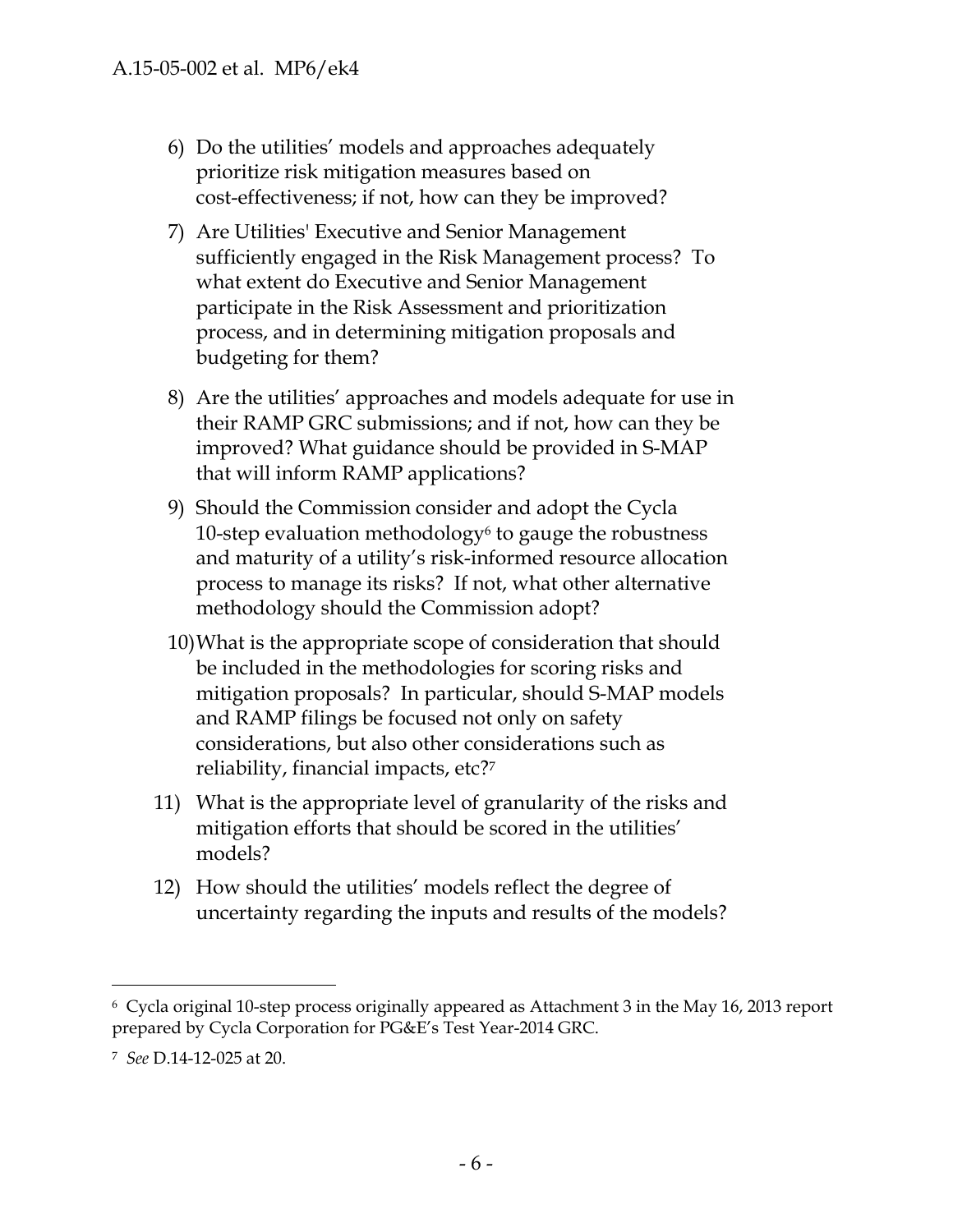13) What constitutes an interim and long term plan to migrate from relative risk scoring for prioritizing tasks to a more quantitative method for optimized risk mitigation?

# **E. Reporting**

-

- 14) What direction can and should be provided to the utilities for the structure and detail of the two accountability reports required by D.14-12-025: the risk mitigation accountability report and risk spending accountability report?8
- 15) What direction can and should be provided to the utilities regarding developing, tracking, and reporting a set of performance metrics that are designed to measure the safety improvements achieved by the utilities?
	- a. What is the status of data collection and how can it be improved over time?
	- b. What performance metrics should be developed for the first S-MAP and/or second S-MAP?

# **F. Benchmarking/Identify Industry-Wide Practices**

- 16) What direction can and should be provided to the utilities regarding the value of benchmarking to gauge effectiveness of risk management programs?
	- a. What benchmarking elements/industry wide practices should be developed in the first and/or second S-MAP?

The first S-MAP scoping questions will be primarily resolved through a

series of workshops and the formation of stakeholder working groups (e.g.,

Lexicon Working Group), along with written comments and replies in response

to workshop summaries and staff proposals. Please see Section 3, "Workshop Topics" for more detail.

<sup>8</sup> For a more complete description of these, *see* D.14-12-025 Section 3.5 "Verification and Annual Reporting" at 43-47.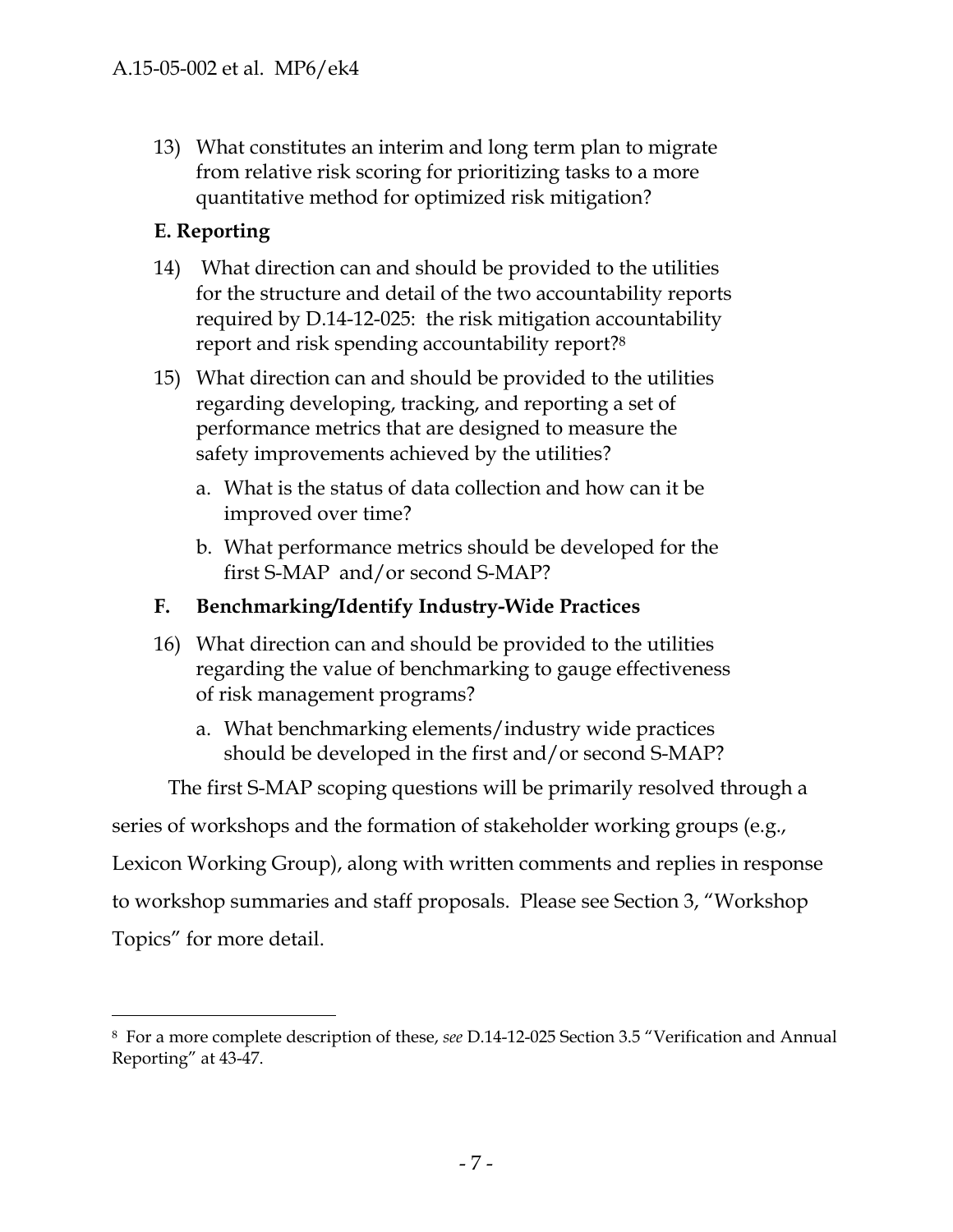As stated in the preliminary Risk Order Instituting Rulemaking (OIR), the first S-MAP will have a stronger "informational" and "educational" function acquainting parties with the utilities' models—and providing utilities an opportunity to gauge reactions from Commission staff and parties and modify their models as they deem appropriate in response to Staff/parties' concerns and recommendations.9

In response to comments, it is possible that we may delay consideration of some aspects of reporting and performance metrics issues into a second phase of the first S-MAP, depending on progress in achieving the first S-MAP objectives. Deferring some issues should not impair the ability of utilities to prepare their RAMP submittals due as early as November 2016

### **Second S-MAP: Policies and Guidelines**

The policies and guidelines developed in this proceeding shall influence a second S-MAP proceeding that will commence in May, 2018. Therefore, we cannot establish a precise scope or schedule for this phase at this time. The second S-MAP shall consider refinement of guidance provided by the first S-MAP.

### **3. Workshop Topics**

According to the Risk OIR, similar to the LTPP process, many of the issues associated with the S-MAP can be accomplished through the use of workshops, comments, and evidentiary hearings (EH).10 Workshops will be organized, noticed, and led by the Commission's Safety and Enforcement Division (SED).

<sup>9</sup> D.14-12-025 at 22-23.

<sup>10</sup> D.14-12-025 at 23.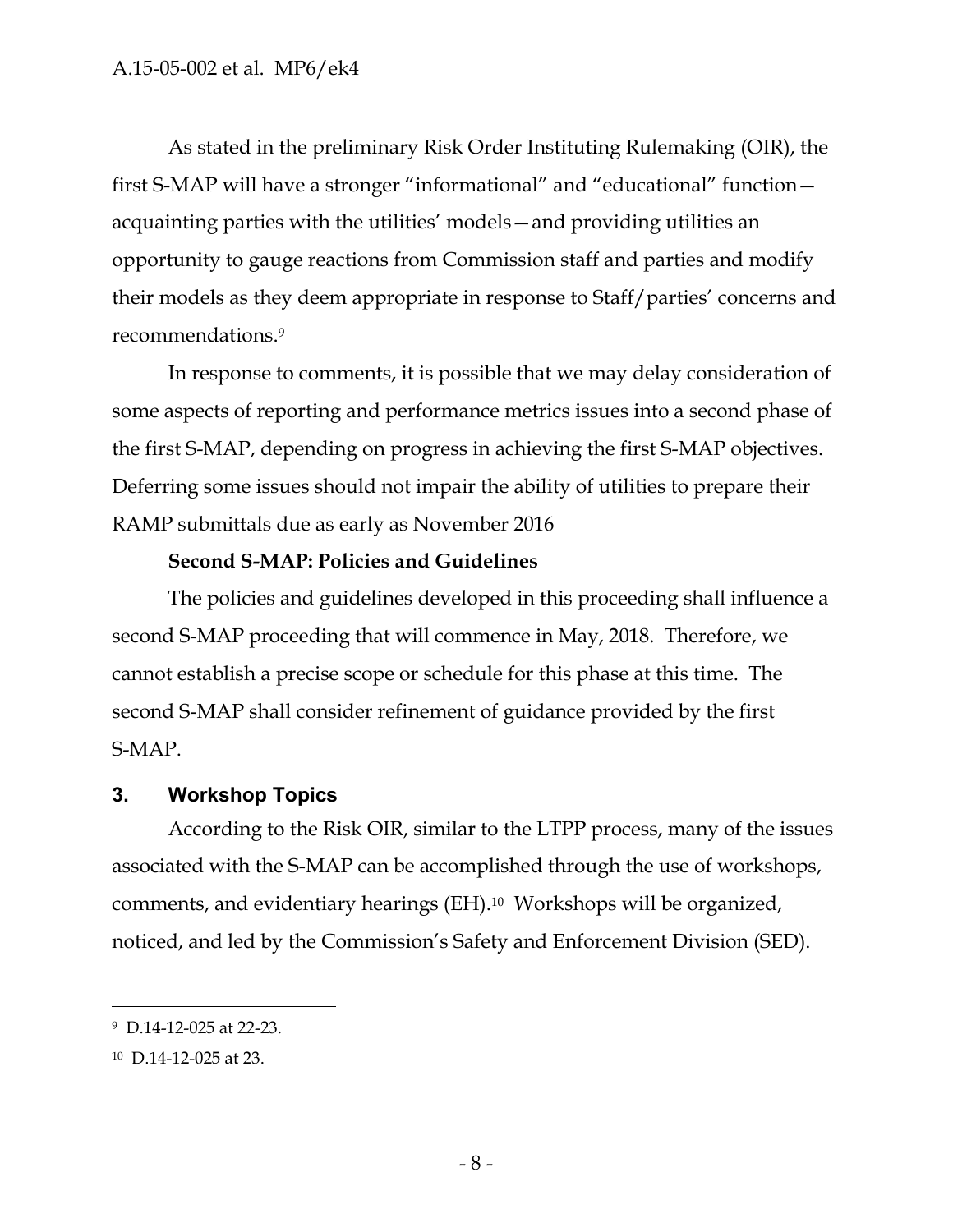The assigned Commissioner and ALJ will decide which processes should be utilized to gather ideas and proposal about the rules and procedures to be adopted by the Commission. As necessary, the schedule will remain flexible so that additional workshops (e.g. reporting, RAMP filing requirements) can be added depending on developments in the proceeding.

Following is a preliminary list of workshops and specific topics that will be addressed.

- 1. Workshop #1 on August 3, 2015:
	- a) Utility presentation of risk assessment models;
	- b) Discussion on standardization of risk lexicon; and
	- c) SED presentation on Cycla risk assessment evaluation criteria.
- 2. Workshop #2 on September 20-21, 2015
	- a) Risk Lexicon (coming to consensus before moving forward);
	- b) Consideration of common risk management standards;
	- c) Detailed analysis of utilities' risk-based decision making approach;
	- d) Detailed analysis of utilities' risk models;
	- e) Prioritization of risk mitigation, cost effectiveness, optimization;
	- f) Consideration of common risk model elements and approaches; and
	- g) Data issues

# 3. Workshop #3 on October 6, 2015

- a) Roadmap and future S-MAP plans;
- b) Should factors besides safety be used in risk scoring?;
- c) Appropriate level of granularity of risk assessment; mitigation; and data issues; and
- d) Guidance of RAMP.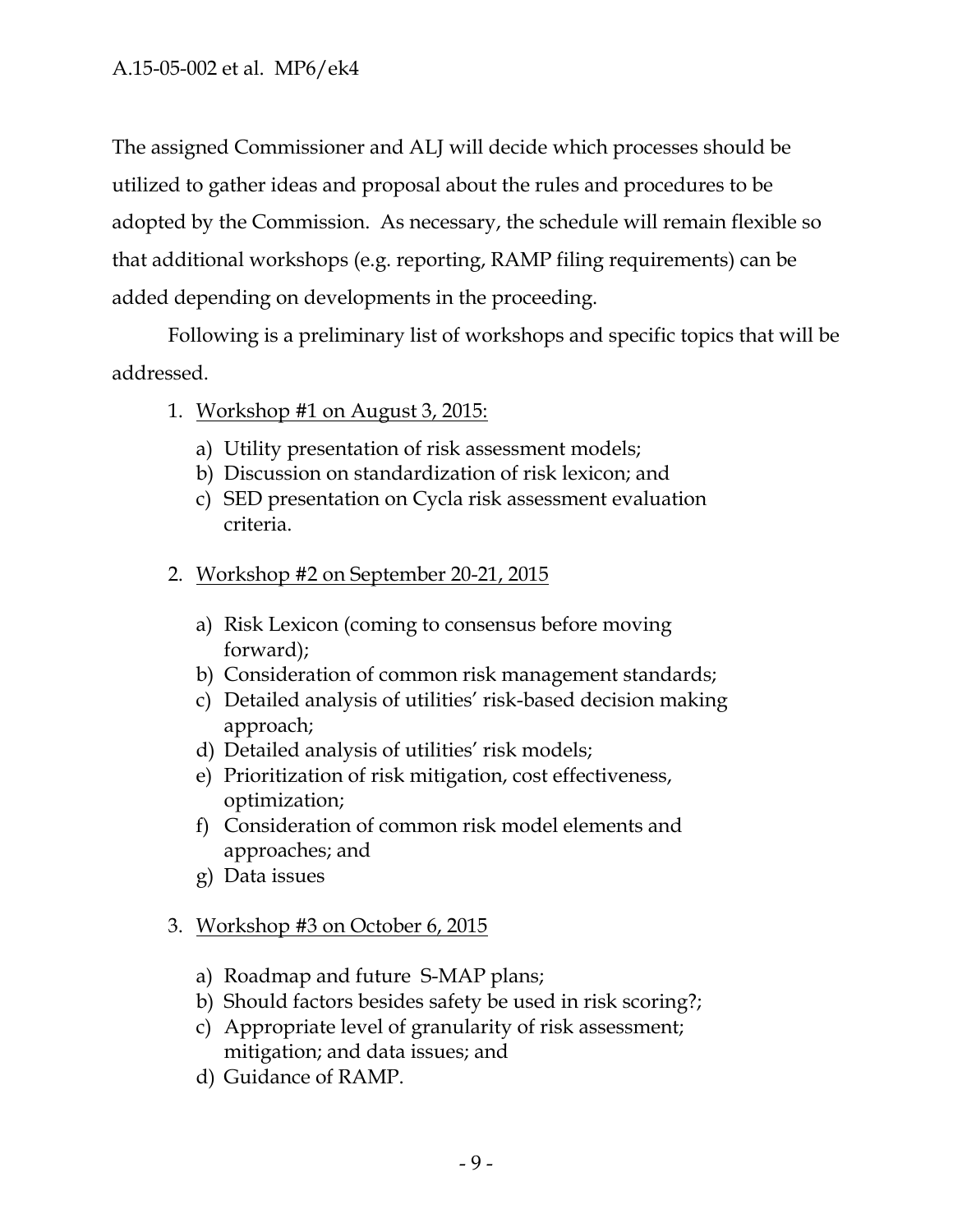## 4. Workshop #4 on December 4, 2015

a) ALARP11

-

- b) Accountability Reports;
- c) RAMP filing requirements;
- d) Consideration of potential S-MAP Phase 2; and
- e) "Spillover" issues from Workshops 1-3.

To enhance the development of the record related to "Improving Risk-Informed Decision Making," SED Staff will publish a paper regarding ALARP (As Low as Reasonably Practicable) Framework in late October 2015. Similarly, the Commission's Planning and Policy Development Division (PPD) will issue a paper regarding "Benchmarking and Industry Wide Practices" in December 2015. The ALJ will invite respondents and parties to file formal comments on these papers. Work on relevant scoping memo questions will overlap or run concurrently with work on other scoping memo questions. *See*  Section 6, "Proceeding Schedule" for more details.

Following the conclusion of four workshops between August and December 2015, SED will publish a Staff report that will evaluate whether a particular risk assessment and risk management approach or model that a utility is using, or a variant of an alternative model, can be used as a basis for each energy utilities' RAMP filing in its respective GRC. 12 Respondents and parties will have an opportunity to comment on the report and a proposed decision will

<sup>11</sup> ALARP (As Low as Reasonably Practicable) refers to a risk management framework that is used to decide whether risk mitigation is needed, when it is needed, and how much should be spent before the benefits of mitigation are disproportionately outweighed by the additional cost.

<sup>12</sup> D.14-12-025 at 30. Consistent with OP 7 at 56, the Commission could hire external consultants to help write the evaluation report.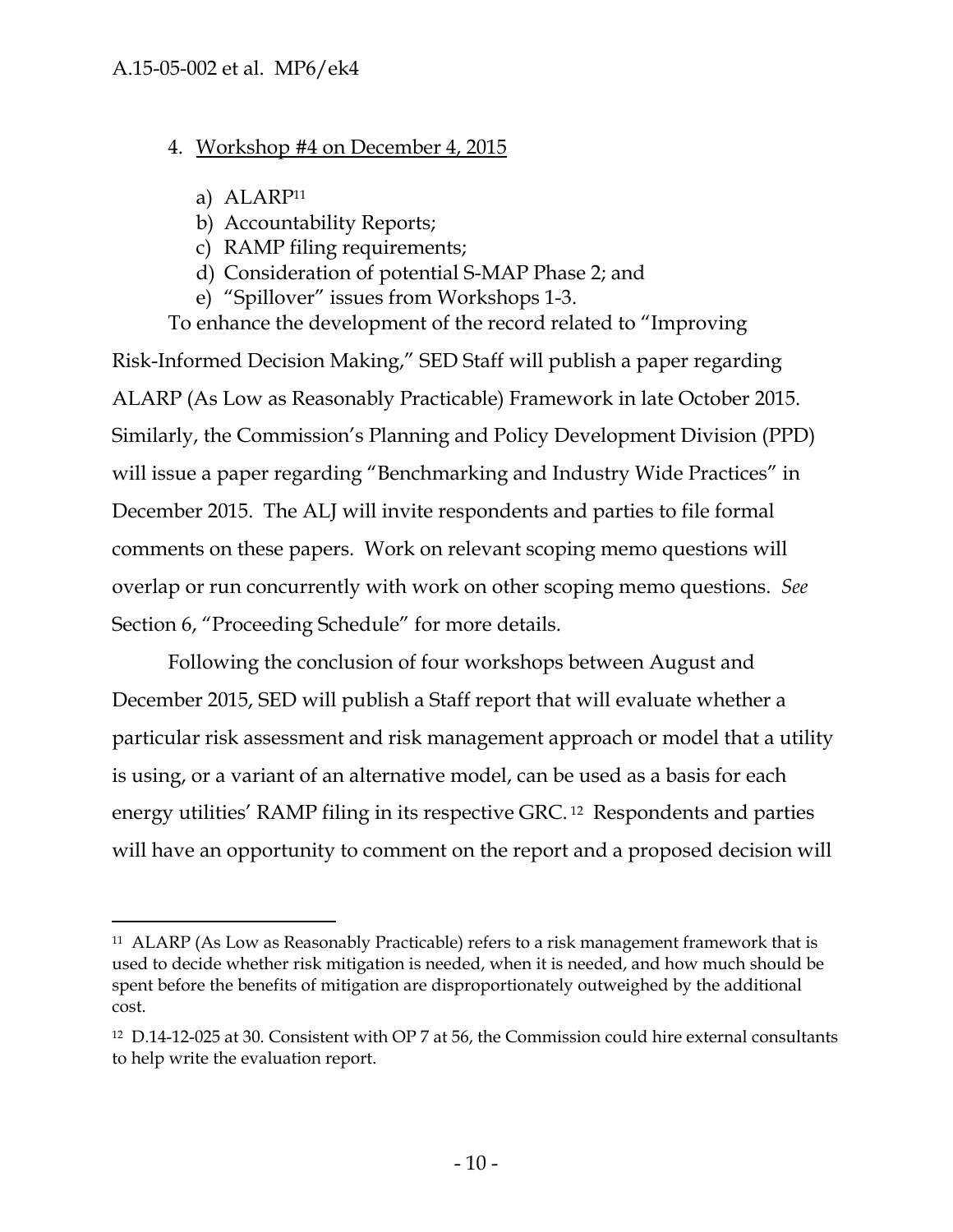be issued that incorporates the results of the four workshops and SED report consistent with scoping memo objectives.

A "Lexicon Working Group," comprised of utility representatives, parties, and stakeholders has been formed to establish a list of terms that will foster the development of a risk-based decision making framework. Parties concur that having a common understanding of terms will be useful in accomplishing S-MAP and RAMP objectives.13 SED staff will help coordinate activities of this group, such as proposal development, in cooperation with respondents and interested parties.

#### **4. Relationship to Other Proceedings**

As described above, this current proceeding draws guidance most directly from D.14-12-025 (the Risk OIR decision), the interim decision in Rulemaking (R.) 13-11-006 that established the new S-MAP process and other procedural revisions to develop a risk-based decision-making framework in the General RCPs for energy utilities (Risk OIR). R.13-11-006 remains an open proceeding, in part to deal with other miscellaneous changes to the RCP. While a Phase 2 of the Rulemaking has not been initiated, there is a possibility that subsequent determinations could have some impact on aspects of the pending S-MAP applications or provide additional guidance.

For example, subsequent to the Risk OIR decision, the Commission approved Decision 15-01-029, the final decision closing Pacific Gas & Electric's 2014 GRC (Application 12-11-009/Investigation 13-03-007), which deferred a number of unresolved issues into Phase 2 of the Risk OIR. These primarily took

 $\overline{a}$ 

<sup>13</sup> D.14-12-025 at 48.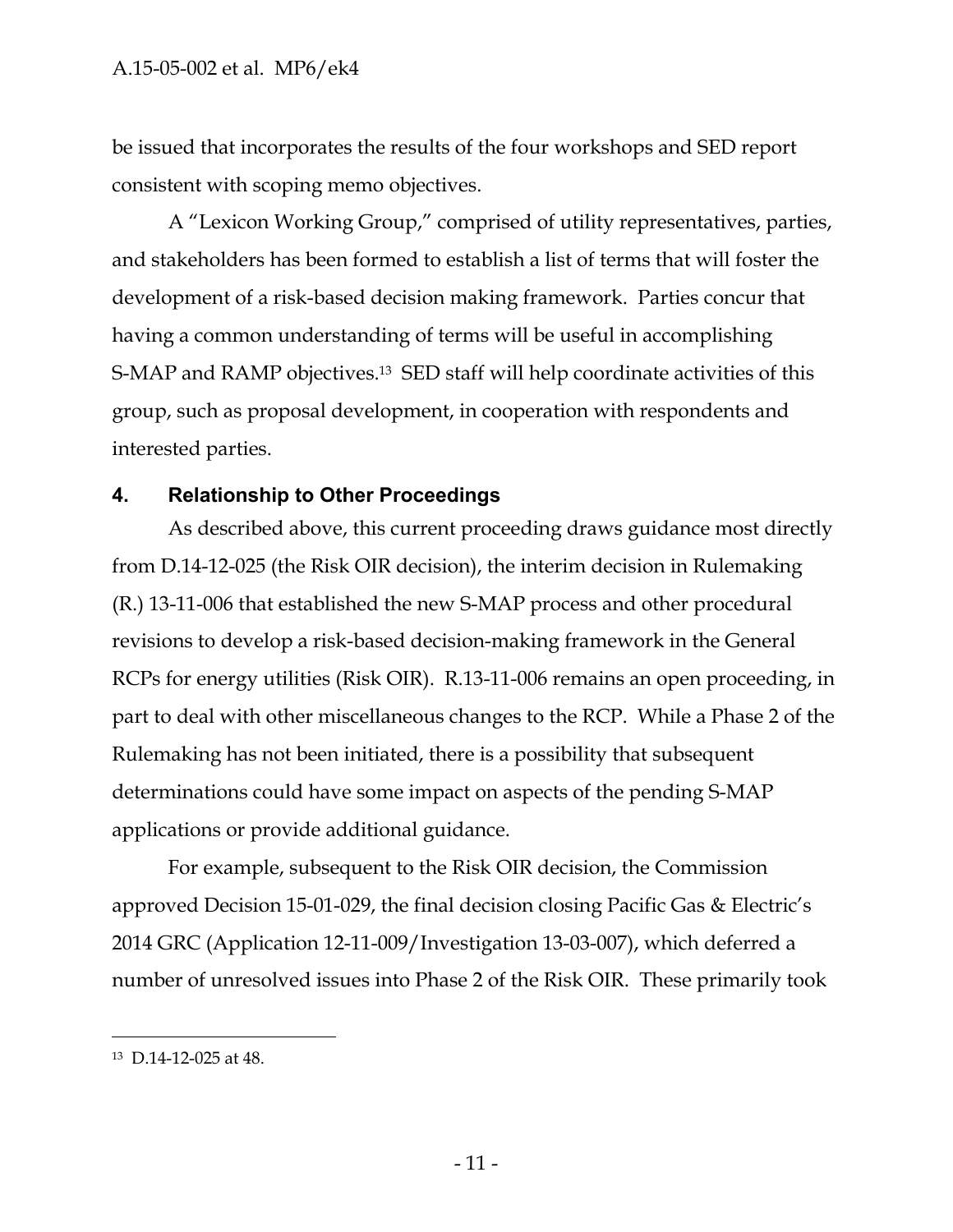the form of recommendations from two Commission consultants – Overland Consulting and Cycla Corporation – that were not fully acted upon in the PG&E GRC decision. "We conclude that R.13-11-006 is an appropriate forum to address the issues pending in this proceeding relating to PG&E's prospective safety and reliability risk assessment and mitigation practices.<sup>"14</sup>

The Commission anticipates a decision in the Risk OIR in the near term that will analyze those residual consultants' report recommendations to determine which are best addressed in this S-MAP proceeding on a global basis for all relevant utilities, and which matters should be addressed in PG&E's next GRC. The outcome of such a ruling will be incorporated into this proceeding to ensure a seamless transition of issues for resolution.

In addition, Ordering Paragraph (OP) 3 of D.14-12-025 applied the new risk-based decision-making framework to all future GRCs, as of February 1, 2015. Currently, there are two pending GRCs for electric utilities, Application (A.) 14-11-003/004 for San Diego Gas & Electric and Southern California Gas Company (Sempra Utilities), and Application (A.) 13-11-003 for Southern California Edison. Although both of these proceedings were initiated in advance of D.14-12-025's application of the new framework to GRCs, each proceeding did include a preliminary effort to consider risk and its relationship to GRC program requests. In both cases, the SED issued evaluation reports to review safety and

<sup>14</sup> D.15-01-029 at 4.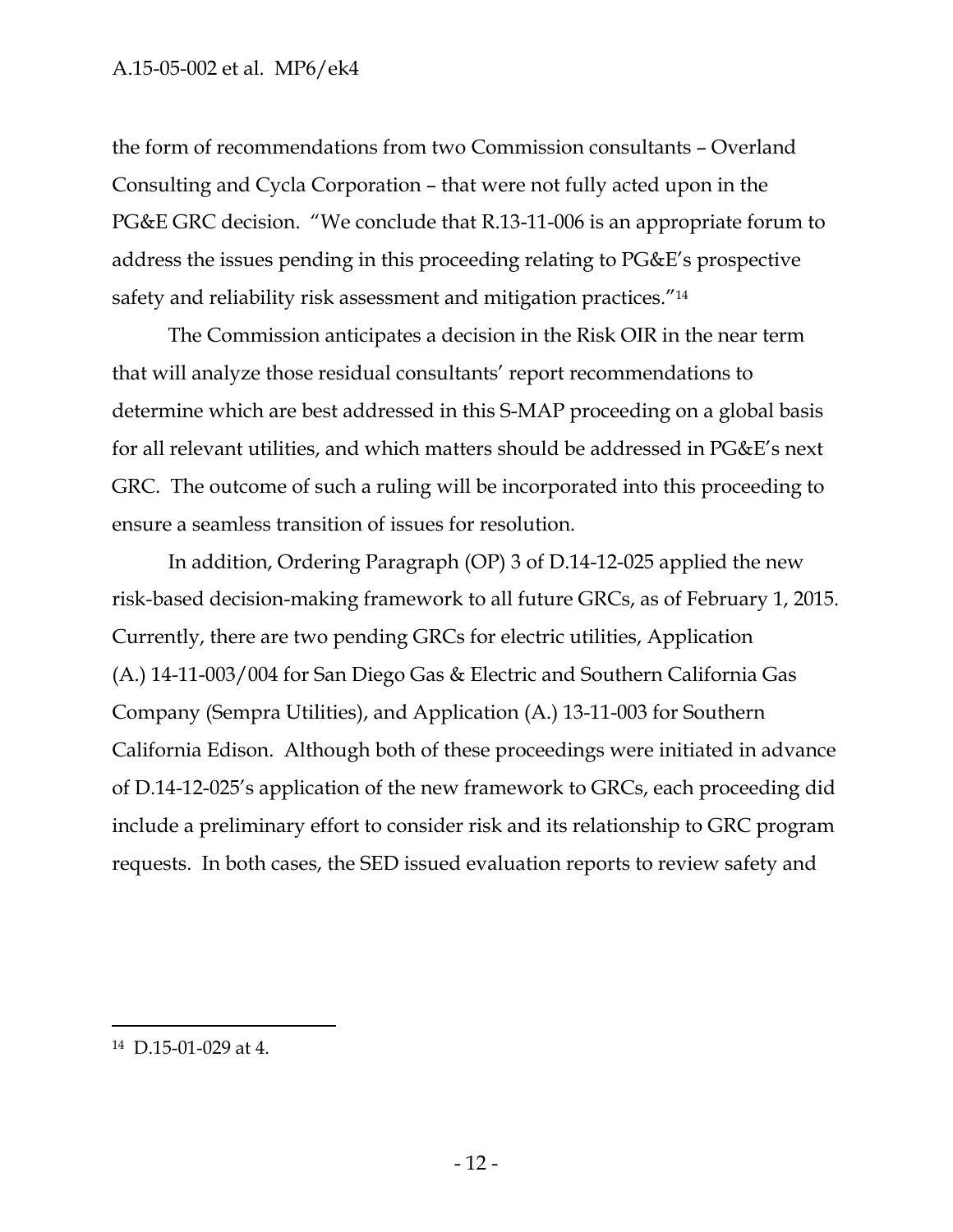risk aspects of the GRC applications and to make recommendations for aligning outcomes in those cases with the directions being determined in this S-MAP.15

To the extent that decisions in those proceedings pose requirements or conditions on the final GRCs to enable better alignment with S-MAP and the rest of the risk framework on a prospective basis, they may be considered in the decisions reached in this proceeding.

#### **5. Categorization**

On May 21, 2015, the Commission issued a Resolution ALJ 176-3357 that made a preliminary categorization of the applications as ratesetting as defined in Rule 1.3 (e). While a couple of parties support this preliminary determination, all four utilities requested that this proceeding be categorized as quasi-legislative and anticipated no need for hearings unless there are disputed facts at issue. This scoping memo confirms the Commission's final categorization as quasilegislative and that hearings are not necessary. However, in this proceeding we will rely extensively on formal comments from parties on issues raised in multiple workshops and in SED/PPD staff proposals. We may re-evaluate the need for hearings after parties have submitted comments about the proposed rules and procedures the Commission should adopt throughout the course of the proceeding.

#### **6. Proceeding Schedule**

-

The expedited schedule below is adopted for this proceeding and may be modified by the Commissioner and/or ALJ as required to promote the efficient

<sup>15</sup> SED Report on Risk and Safety in SDG&E and SoCalGas GRC (A.14-11-003/004), March 27, 2015, and SED Report on Southern California Edison GRC (A.13-11-003), August 15, 2014.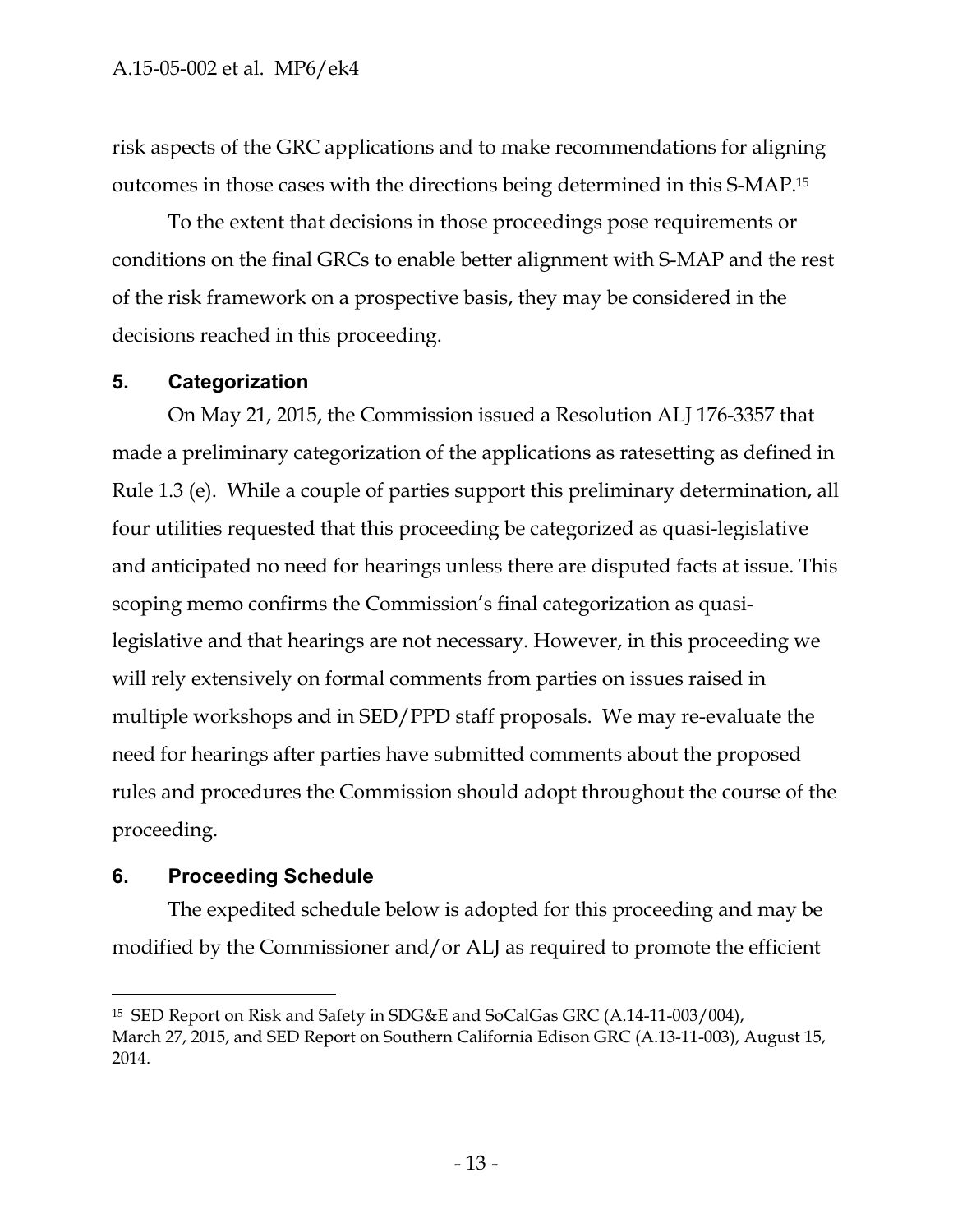and fair resolution of identified issues. If it is later determined that evidentiary hearings, testimony, and briefs, are needed to establish a record, then the schedule may be delayed approximately two to three months.

A number of parties have commented that the overall list of issues discussed at the PHC may be overly ambitious for the first S-MAP proceeding. We agree it is critical that parties receive timely guidance from the Commission about what to include in their upcoming RAMP filings, which are scheduled to be filed at the Commission in November, 2016. As SDG&E and SoCalGas have noted, there must be a reasonable amount of time (several months minimum if any substantial adjustments are recommended) between the S-MAP outcome and RAMP filing date for SDG&E and SoCalGas to incorporate whatever guidance the S-MAP provides. For this reason, the first S-MAP is designed to address time-critical core issues listed in this scoping memo and will likely address some longer term issues in a potential second phase of this proceeding or second S-MAP. If work associated with this proceeding is not completed on a timely basis, then we will make a later determination regarding whether to relieve SDG&E and SoCalGas of the requirement to undertake the RAMP prior to a GRC and focus on whichever utility is "next in line" to file a RAMP. For the time being, as directed in D.14-12-025, regardless of circumstances, utilities must apply a risk-based decision-making framework, as described in OP 3 of D.14-12-025, and apply them to all future GRC application filings of PG&E, SDG&E, SoCalGas, and SCE.16

 $\overline{a}$ 

<sup>16</sup> D.14-12-025 OP 3 at 55.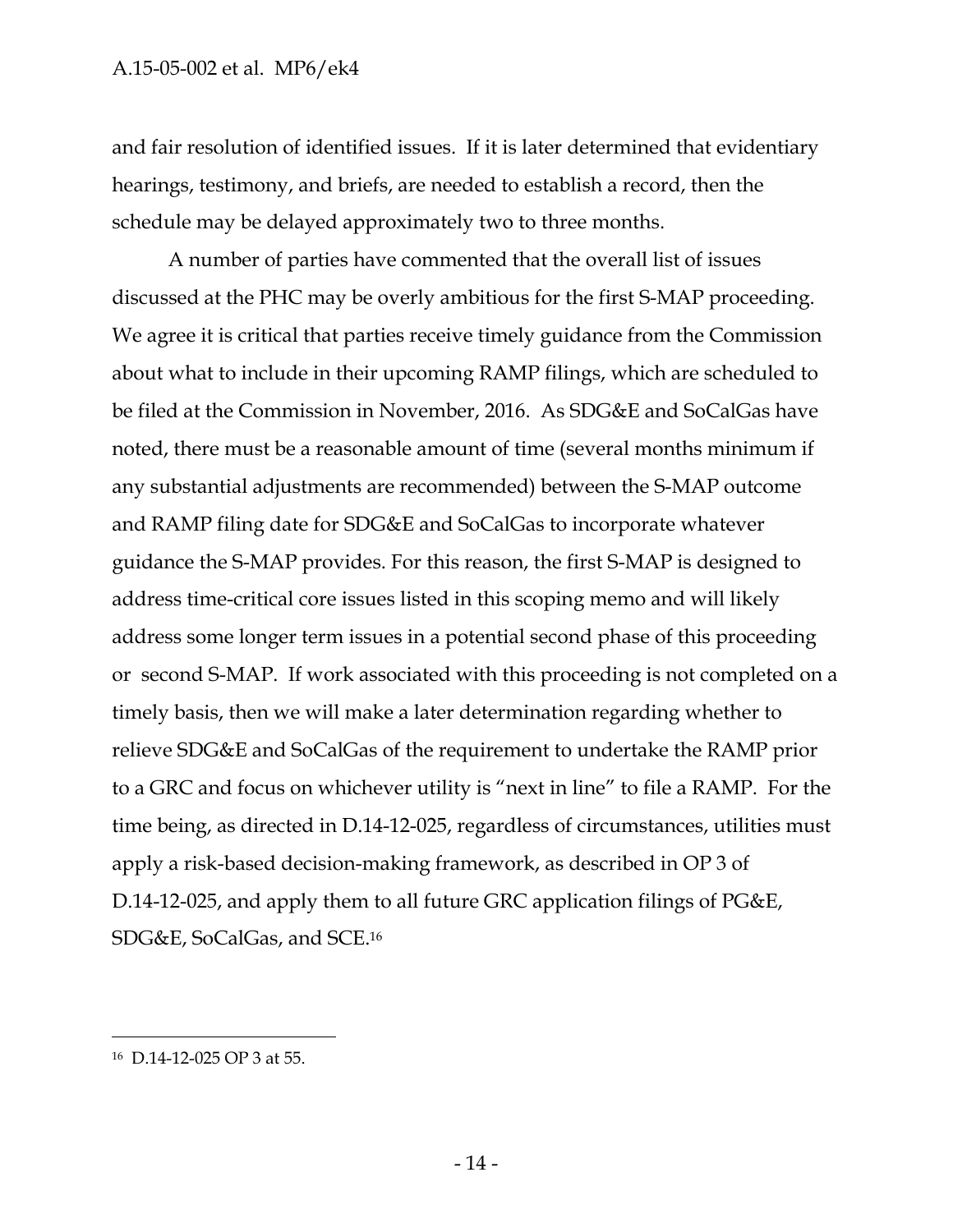Parties should also note that for the workshops planned in this proceeding, notices of such workshops will be posted on the Commission's Daily Calendar to inform the public that a decision-maker or an advisor may be present at those workshops. Parties should check the Daily Calendar regularly for such notices.

## **Milestones/Schedule**

#### **(if no evidentiary hearings held)**

| <b>Timeline</b>                                                                       | Date                     |
|---------------------------------------------------------------------------------------|--------------------------|
| <b>First S-MAP</b>                                                                    |                          |
| Open Risk OIR and issue Preliminary Scoping<br>Memo                                   | December 9, 2014         |
| Four large utilities file separate S-MAP<br>applications and serve prepared testimony | May 1, 2015              |
| ALJ issues ruling consolidating the four<br>S-MAP applications and notices a PHC      | June 19, 2015            |
| <b>Pre-PHC Statements</b>                                                             | July 20, 2015            |
| PHC                                                                                   | July 27, 2015            |
| SED Hosts Workshop #1                                                                 | August 3, 2015           |
| See Section 3 "Workshop Topics" for<br>additional detail.                             |                          |
| Post-PHC Statements on Preliminary Scoping<br>Memo Questions and Schedule             | August 10, 2015          |
| SED Issues Workshop #1<br><b>Preliminary Summary</b>                                  | August 31, 2015          |
| <b>Scoping Memo</b>                                                                   | September 9, 2015        |
| Comments on Workshop #1<br><b>Preliminary Summary</b>                                 | September 18, 2015       |
| SED Hosts Workshop #2                                                                 | September 21-22,<br>2015 |
| ALJ issues Workshop #1 Final Summary                                                  | September 2015           |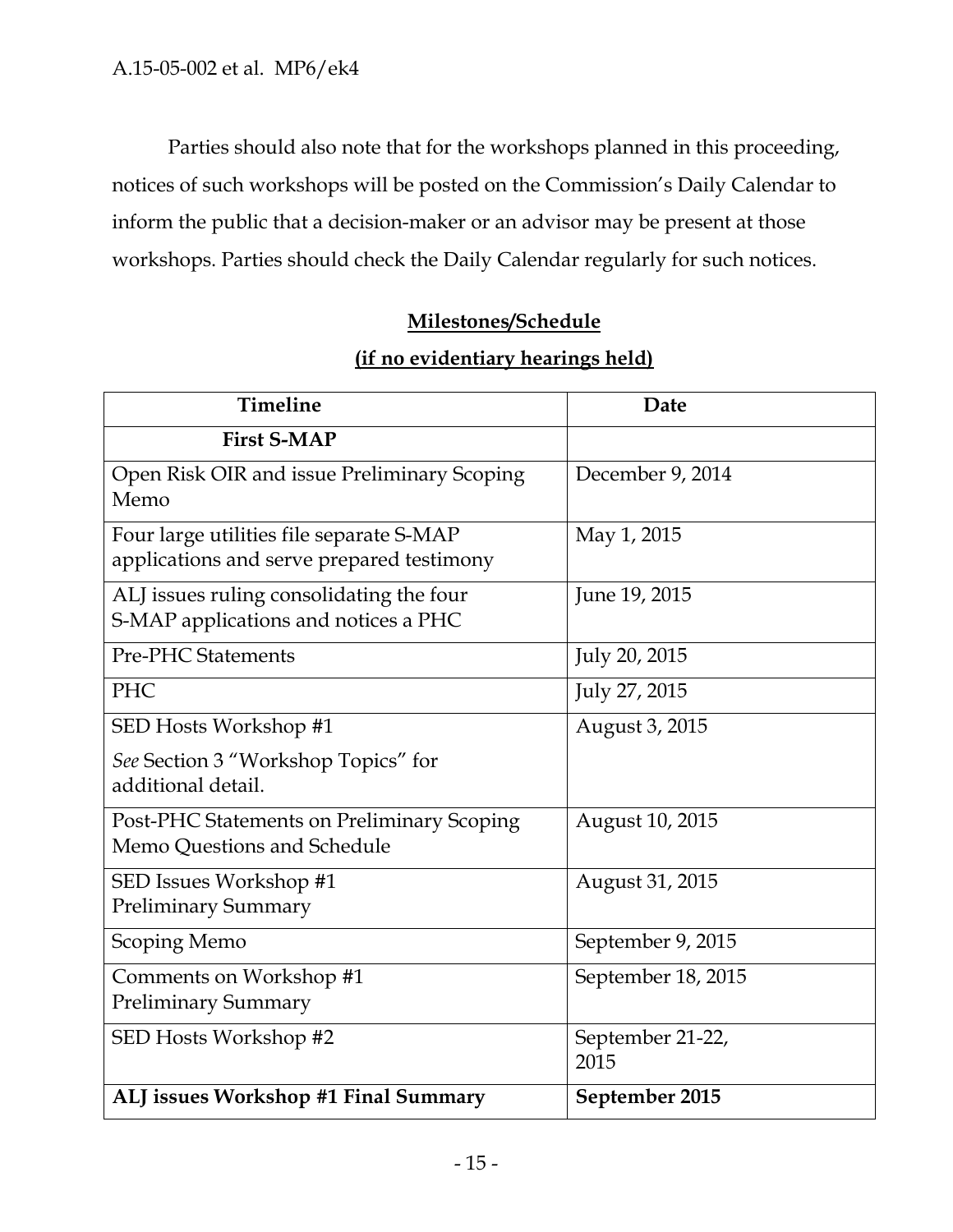| ALJ Ruling Issuing Staff ALARP                                                             | October 2015             |
|--------------------------------------------------------------------------------------------|--------------------------|
| SED Hosts Workshop #3                                                                      | October 6, 2015          |
| SED Issues Workshop #2<br><b>Preliminary Summary</b>                                       | October 13, 2015         |
| Comments on Workshop #2<br><b>Preliminary Summary</b>                                      | October 27, 2015         |
| SED Issues Workshop #3<br><b>Preliminary Summary</b>                                       | October 27, 2015         |
| ALJ issues Workshop #2 Final Summary                                                       | November 2015            |
| Comments on Workshop #3<br><b>Preliminary Summary</b>                                      | November 10, 2015        |
| ALJ issues Workshop #3 Final Summary                                                       | December 2015            |
| SED hosts Workshop #4                                                                      | December 4, 2015         |
| ALJ Ruling Issuing PPD Staff<br>Benchmarking/Industry Wide Best<br><b>Practices Report</b> | December 2015            |
| Initial and Reply Comments on PPD Staff<br>Benchmarking/Industry Wide Best Practices       | January 2016             |
| <b>SED issues Draft Final Report (also</b><br>incorporates Workshop #4 outcomes)           | January 2016             |
| <b>Comments on SED Final Report</b>                                                        | February 2016            |
| <b>Comments on SED Final Report</b>                                                        | March 2016               |
| Proposed Decision Issued                                                                   | May 2016                 |
| <b>Interim Decision Adopted by Commission</b>                                              | <b>June 2016</b>         |
| Second Phase First S-MAP Scoping Memo<br>(tentative)                                       | Beginning July 2016      |
| <b>Final Decision Issued</b>                                                               | To Be Determined         |
| Subsequent filing of S-MAP applications                                                    | <b>Every Three Years</b> |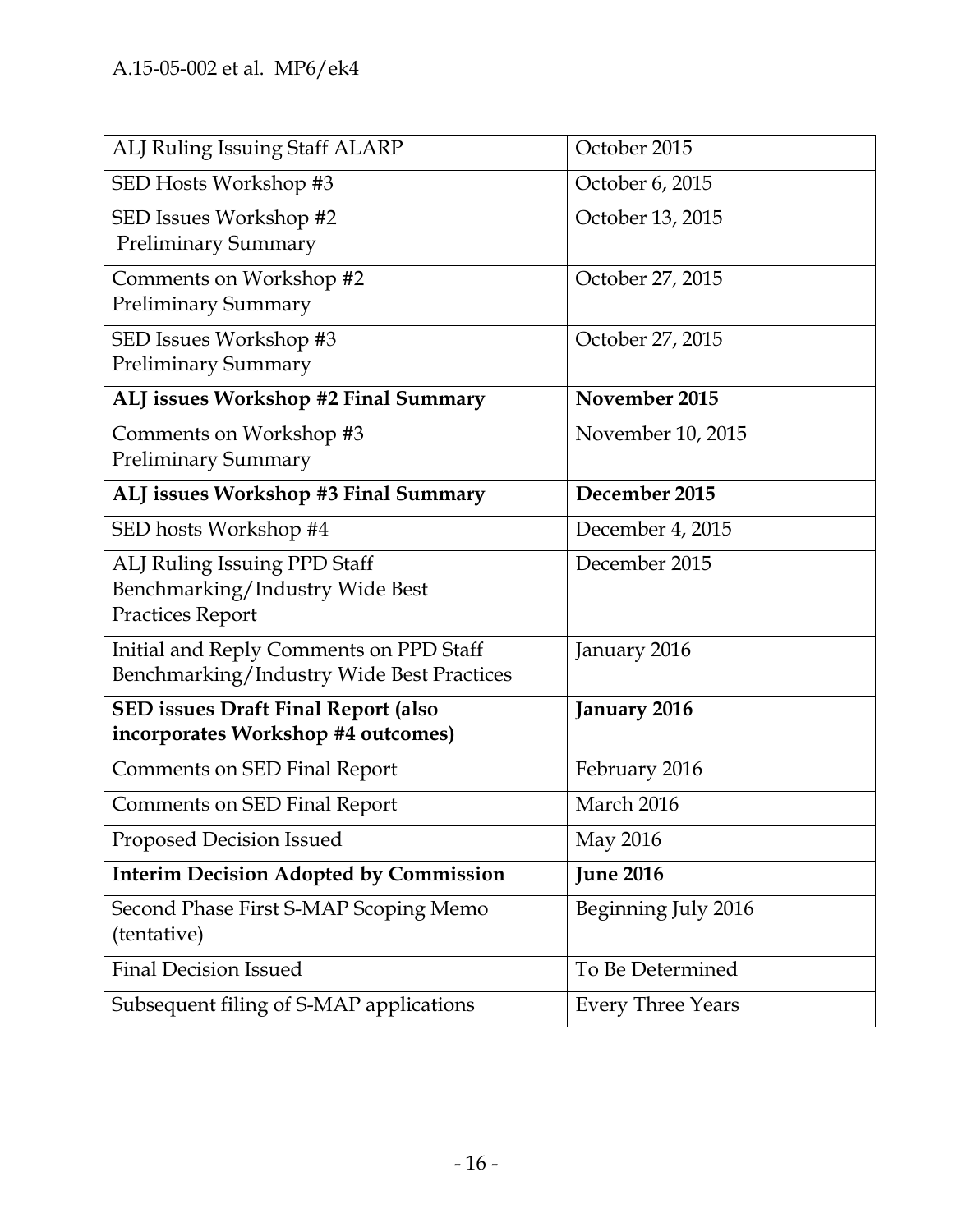#### A.15-05-002 et al. MP6/ek4

#### **7. Intervenor Compensation**

The PHC in this matter was held on July 27, 2015. Pursuant to Pub. Util. Code § 1804 (a)(1), a customer who intends to seek an award of compensation must have filed and served a notice of intent to claim compensation by August 26, 2015. Under the Commission's Rules, future opportunities may arise for such filings but such opportunity is not guaranteed.

In this proceeding, parties intending to seek an award of intervenor compensation must maintain daily record keeping for all hours charged and a sufficient description for each time entry. Sufficient means more detail not just "review correspondence" or "research" or "attend meeting." In addition, intervenors must classify time by issue. When submitting requests for compensation, the hourly data should be presented in an Excel spreadsheet.

As reflected in the provisions set forth in Pub. Util. Code § 1802.5, all parties seeking an award of intervenor compensation must coordinate their analysis and presentation with other parties to avoid duplication.

#### **8.** *Ex Parte* **Communications**

This proceeding is subject to Article 8 of the Commission's Rules, which specifies the standards to be followed for communicating with a decision maker. Pursuant to Rule 8.3(a), *ex parte* communications are allowed without any restrictions or reporting requirements unless an appeal of the categorization pursuant to Rule 7.6 is successful.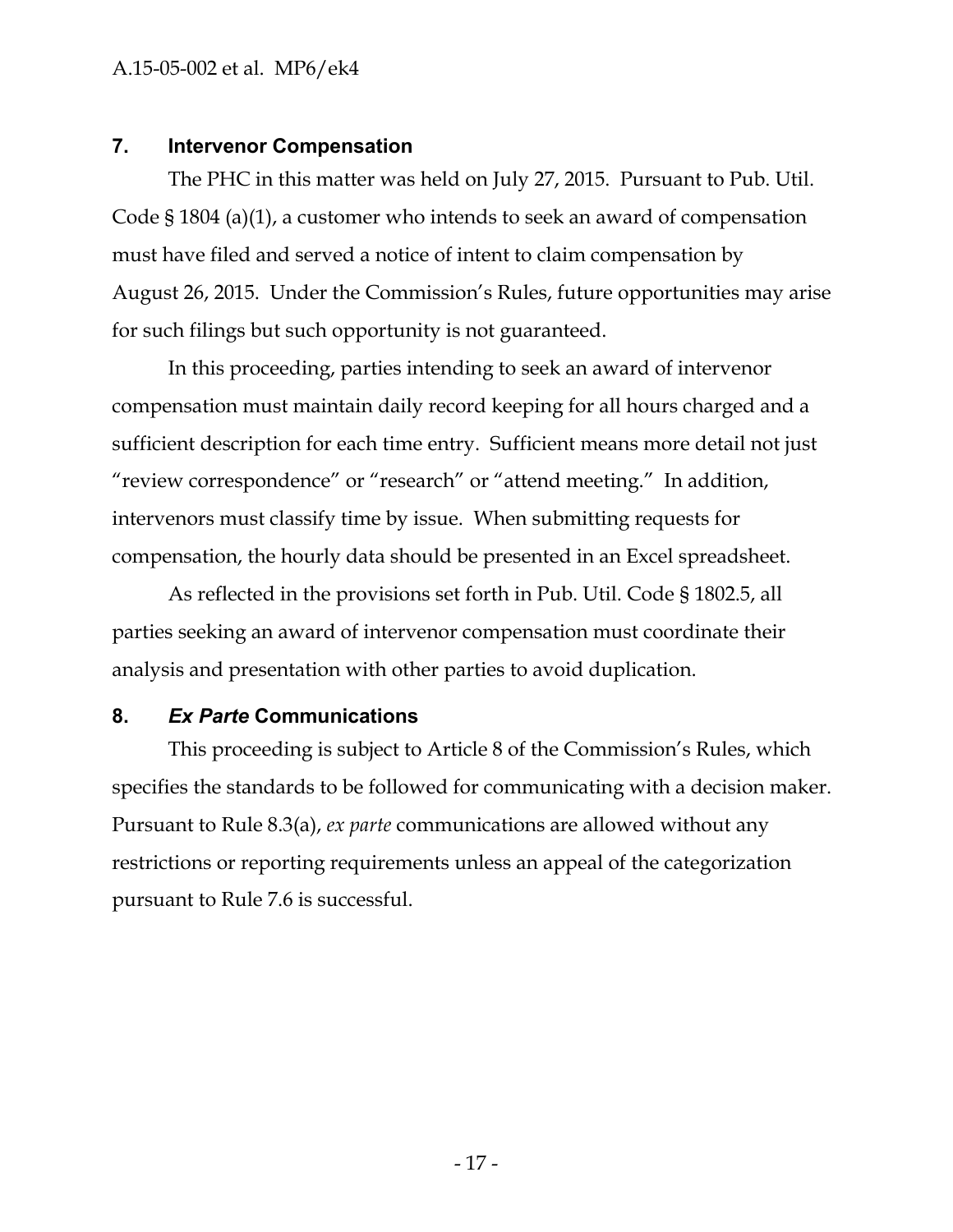#### **9. Assignment of Proceeding**

Michael Picker is the assigned Commissioner and Presiding Officer pursuant to Rule 13.2 of the Commission's Rules of Practice and Procedure. Colette E. Kersten is the assigned Administrative Law Judge.

#### **IT IS RULED** that:

1. The scope and schedule are set forth in the body of this ruling unless amended by a subsequent ruling of the assigned Commissioner or assigned Administrative Law Judge.

2. This proceeding may be resolved through comments and workshops without the need for evidentiary hearings.

3. The category of this rulemaking is quasi-legislative as defined in the Commission's Rules of Practice and Procedure Rule 1.3(d). The ruling is appealable within 10 days under Rule 7.6.

4. Pursuant to Article 8 of the Commission's Rules of Practice and Procedure, *ex parte* communications in this proceeding are permitted without restriction or reporting requirements.

5. Any person expecting to file an intervenor compensation claim for participation in this proceeding shall file a notice of intent to claim intervenor compensation consistent with the Commission's Rules of Practice and Procedure Rule 17.1.